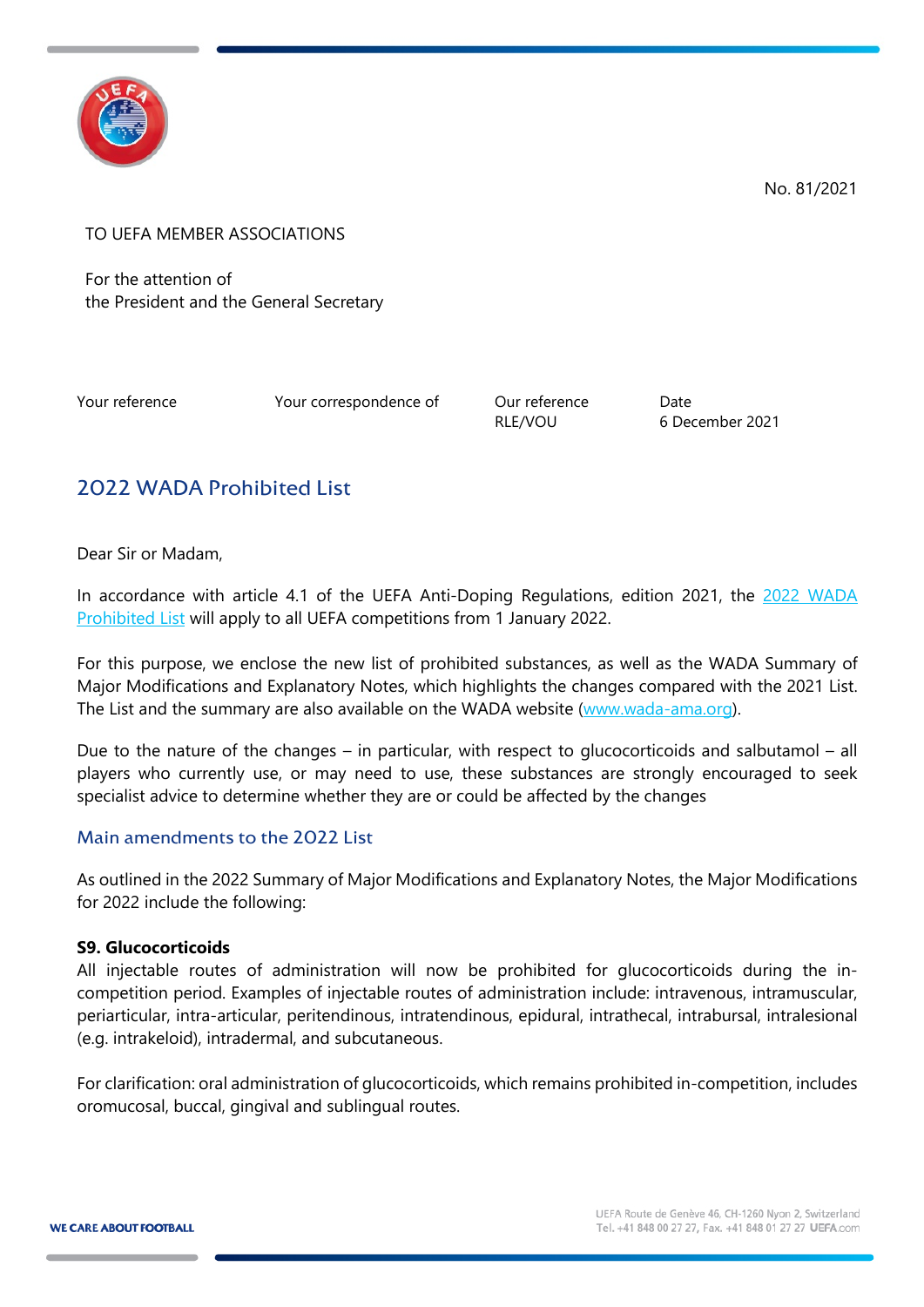Other routes of administration (including inhaled and topical: dental-intracanal, dermal, intranasal, ophthalmological and perianal) are not prohibited when used within the manufacturer's licensed doses and therapeutic indications.

It is strongly recommended that athletes become familiar with and follow the minimum washout periods, expressed from the time of administration to the start of the in-competition period. These washout periods, which are highlighted in the [Summary of Major Modifications and Explanatory Notes,](https://www.wada-ama.org/sites/default/files/resources/files/2022list_explanatory_note_final_en.pdf) are based on the use of these medications according to the maximum manufacturer's licensed doses.

If there is a legitimate medical need for the use of a glucocorticoid, the player may apply for a Therapeutic Use Exemption (TUE). In case of an Adverse Analytical Finding in-competition, the player may apply for a retroactive TUE as provided for in the applicable rules.

For further information regarding the amendments to the rules on Glucocorticoids, please see the enclosed document ['Glucocorticoids and Therapeutic Use Exemptions'.](https://www.wada-ama.org/en/resources/therapeutic-use-exemption-tue/glucocorticoids-and-therapeutic-use-exemptions-guidelines)

### **S3. Beta-2 Agonists – Dosage of Salbutamol**

Regarding salbutamol, the daily dosing time intervals are modified to 600 micrograms over eight hours starting from the time any dose is taken (previously 800 micrograms over 12 hours). This is to reduce the risk of any potential AAF arising after high doses are taken at once. The total permitted daily dose remains at 1,600 micrograms over 24 hours. A TUE should be sought for doses in excess of these limits.

#### **S0. Non-approved Substances**

For the first time, a substance has been included by name as an example in section S0 (Non-approved Substances) of the List. This substance, BPC-157, is an experimental peptide sold as a supplement, and it has been included in the 2022 List following a recent re-evaluation of its status.

For further information regarding WADA's approach to the routes of administration of glucocorticoids, the washout periods and the permitted dosage of salbutamol, please refer to the Summary of Major Modifications and Explanatory Note.

## Therapeutic Use Exemptions (TUEs)

All TUE applications are processed by UEFA in accordance with the 2021 WADA International Standard for Therapeutic Use Exemptions (ISTUE). Your team doctors are strongly advised to carefully read the enclosed, 'UEFA Guide to the WADA Prohibited List and TUEs', for more detailed information regarding TUEs.

UEFA's rules and procedures governing TUEs are harmonised with those of FIFA. Players who are participating in UEFA competitions or in senior international (national A team) friendly matches and need to use a prohibited substance or prohibited method for therapeutic purposes must request prior authorisation from UEFA by means of a UEFA TUE application form (enclosed).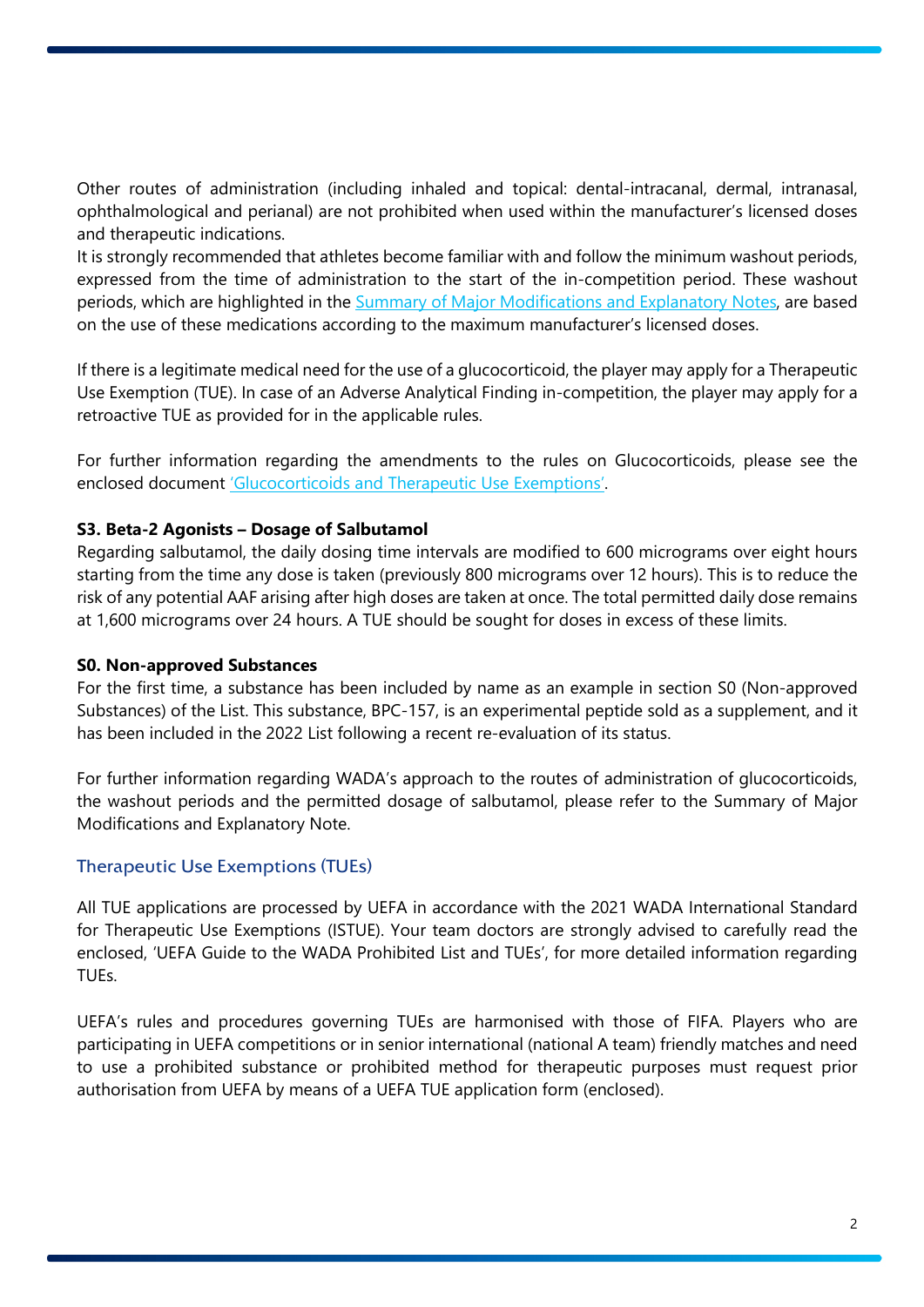The TUE application form must be completed and signed by the player and their treating physician, and then sent with a complete file of medical evidence to the UEFA anti-doping unit [\(antidoping@uefa.ch\)](mailto:antidoping@uefa.ch). In order to provide additional security, please encrypt the documents with a password and send the password in a separate email. Forms must be sent to UEFA only and not to NADOs. Except in cases of medical emergency, doctors must not administer a prohibited substance or prohibited method before a TUE has been granted by UEFA.

WADA publishes checklists on the requirements for TUE applications for many common medical conditions. Doctors must ensure that all the requirements are met before applying to UEFA for a TUE otherwise applications will be sent back to the applicant with a request for further information and the process for granting a TUE will be delayed. The guidance documents can be downloaded from the WADA website:<https://www.wada-ama.org/en/what-we-do/science-medical/therapeutic-use-exemptions/>

TUEs granted by FIFA are automatically valid for UEFA competitions. However, TUEs granted by NADOs are not valid for UEFA competitions unless they have been recognised by UEFA. In case of a TUE recognition request, the UEFA anti-doping and medical unit must be provided with a copy of the original application form and all medical information that was submitted to the authorising body (both translated into one of UEFA's official languages, if necessary) and any other specific document that may be requested by UEFA.

Players participating in youth-level international friendly matches (i.e. any national youth team up to and including Under-21s) must apply to their NADO for a TUE, and not to UEFA.

Please forward this circular, the UEFA Anti-Doping Regulations, 2021 edition, and the 2022 WADA Prohibited List immediately to your team doctors, who must in turn inform their players. The Prohibited List, the Guide to the WADA Prohibited List and TUEs and all other enclosed documents are also available on the dedicated anti-doping section of the UEFA website at:

<https://www.uefa.com/insideuefa/protecting-the-game/anti-doping/>

Should you have any queries or require additional information, please contact Rebecca Lee at [anti](mailto:anti-doping@uefa.ch)[doping@uefa.ch](mailto:anti-doping@uefa.ch)

Yours faithfully,

**UEFA**

Theodore Theodoridis General Secretary